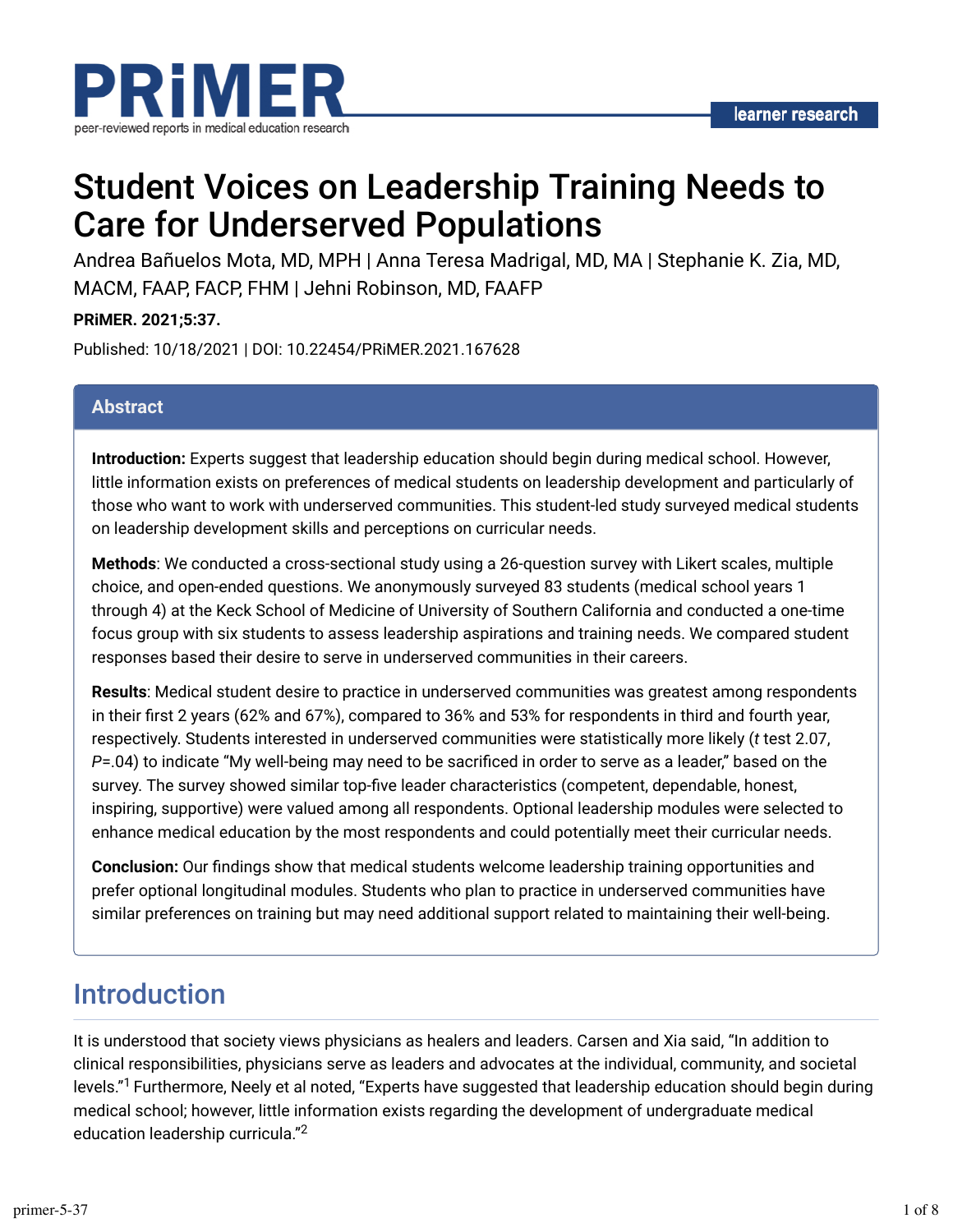Various medical schools have developed tracks or programs that promote leadership development, specifically in underserved communities. $\rm ^{3\text{-}5}$  These programs demonstrate the growing emphasis placed on leadership development in undergraduate medical education (UME). To enhance these efforts, student perspectives on leadership needs, particularly for those interested in underserved communities, should inform leadership education.

This study aimed to gain Keck School of Medicine of the University of Southern California (KSOM) students' perspectives on leadership skills and curricular preferences, and attempted to understand the needs of students who desire to practice in underserved communities. We hypothesized that an interest in leadership development at the UME level exists, and that needs may differ based on desire to practice in underserved communities.

# Methods

This cross-sectional study consisted of an online survey and in-person focus group. It was designed to elucidate any gaps in leadership instruction at KSOM through student input.

### *Participants*

We recruited a convenience sample by disseminating the assessment across all class Facebook pages and listservs; and promoted it via a one-time email and Facebook reminders inviting any interested students to participate. We also invited students on leave of absence (LOA).

#### *Online Survey*

The 26-question, anonymous survey consisted of Likert-scale, multiple choice, and open-ended questions, and took 15-20 minutes to complete.<sup>9</sup> The authors created the survey, and it was not based on validated instruments.

### *Focus Group*

We invited participants to participate in a 1-hour focus group moderated by a coinvestigator and transcribed by the other authors, who were both second-year medical students at the time of the study, to obtain additional perspectives on leadership needs such as preparation for a career in leadership, and interest in leadership training. Participants were all medical students at the same institution as the researchers and were at various levels of their training. We obtained iLive transcription and audio recording without recording participants' names, and transcripts were not returned to the participants. Upon completion, participants received a \$10 gift card.

### *Data Analysis*

The survey was hosted by Qualtrics. Depending on the structure of the question, we used frequencies, confidence intervals,  $\chi^2$  tests and *t-*tests to analyze the data. We analyzed participants' responses to questions 1-8, and 24<sup>9</sup> were analyzed by calculating the frequencies. We analyzed questions 1 and 7 using a  $\chi^2$ . We presented questions 9-16 in a Likert scale, with a numerical scale of 1 indicating extremely uncomfortable, and 5 indicating extremely comfortable. Questions 17-22 were also represented in Likert scale, with the numerical scale of 1 indicating strongly disagree and 5 indicating strongly agree. We used the mean value and standard deviation for each set of responses to calculate confidence intervals, and performed *t* tests to compare mean values in responses between students who indicated a desire in participating in underserved communities versus those who did not (question 7). Questions 23 and 25 were free-response questions, and we analyzed the data for these questions by grouping the responses into themes. Question 26 asked participants if they were interested in participating in a focus group.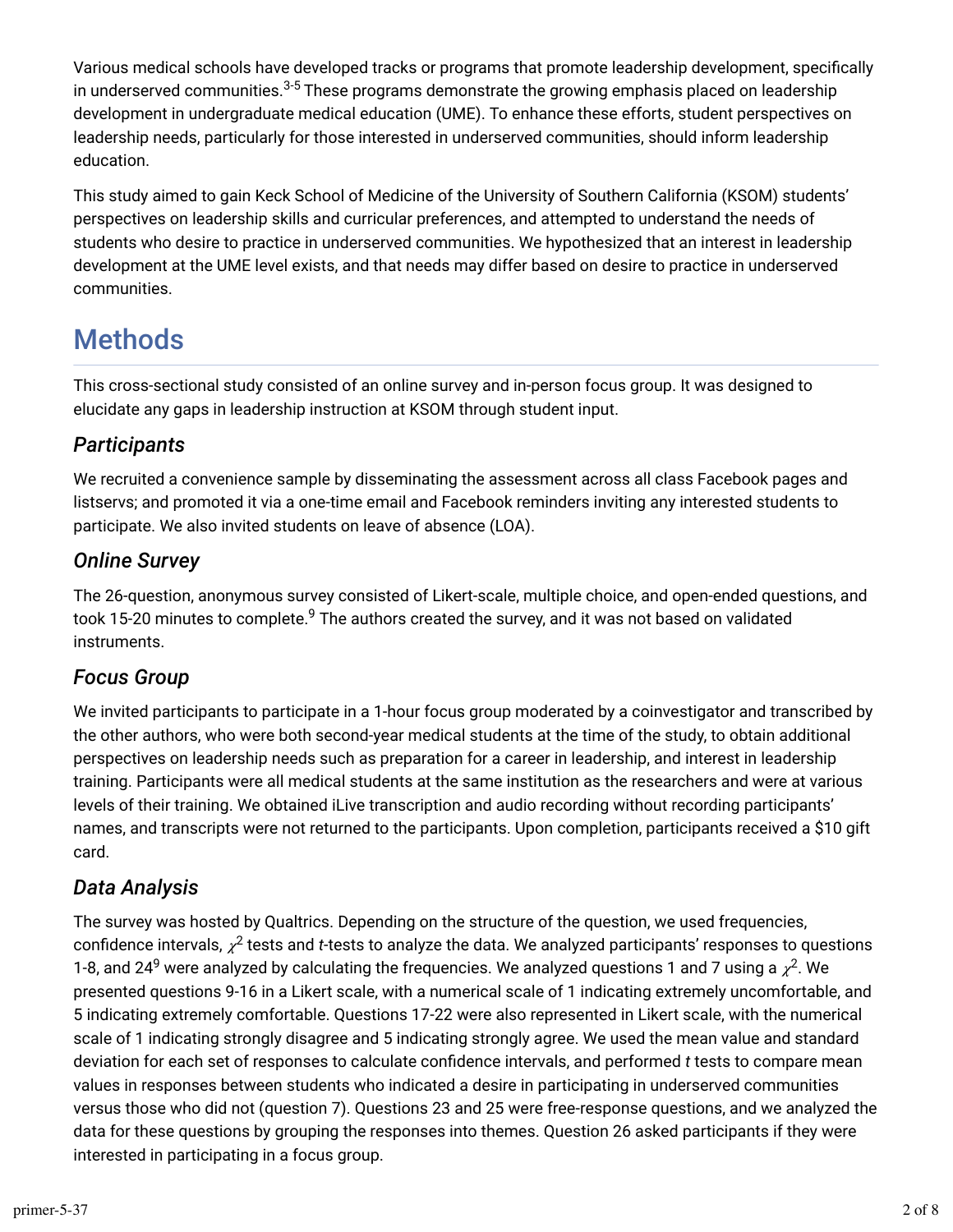Based on Grounded Theory of Analysis, the focus group transcription was independently coded by two raters, conflicts were resolved via discussion, all codes were categorized into themes and salient quotes were extracted. The University of Southern California Institutional Review Board approved this study.

## Results

#### *Participant Demographics and Interest in Practicing in Underserved Communities (Questions 1 and 7)*

Out of 717 KSOM students, 83 completed the survey (11.6%). Desire to practice in underserved communities was highest among respondents in their first 2 years (62% and 67%), compared to 36% and 53% for respondents in their third and fourth year, respectively (Table 1). However,  $\chi^2$  analysis revealed that there was no statistically significant difference in desire among the two groups.

### *Characteristics of a Leader (Question 3)*

Participants selected competent, dependable, honest, inspiring, supportive, as the top-five characteristics of a leader from a total of 14 options.<sup>8,9</sup> Students were asked to choose up to five characteristics. We sorted the responses based on their interest in underserved communities (Table 2).

### *Preferred Modalities for Leadership Education (Question 24)*

Participants selected all of the leadership experiences that would enhance their education, with optional leadership modules preferred by both groups (Table 2).

### *Comfort Level of Leadership Competencies (Questions 9-16)*

Participants recorded their comfort level with 8 author-developed leadership competencies using a Likert scale (Table 3). Among them, negotiating a salary scored the lowest (2.38) for both groups. Conversely, both scored receiving feedback and advocating for a patient highly. We analyzed the differences in responses between the two groups using independent *t* tests, which found that there was no statistically significant difference in the mean responses for both groups.

### *Participants' Leadership Desires and Viewpoints (Questions 17-22)*

Participants recorded their comfort level with 8 author-developed leadership competencies using a Likert scale (Table 3). Among them, negotiating a salary scored the lowest (2.38) for both groups. Conversely, both scored receiving feedback and advocating for a patient highly. We analyzed the differences in responses between the two groups using independent *t* tests, which found that there was no statistically significant difference in the mean responses for both groups.

### *Focus Group*

Six students participated in the focus group. All answered yes, when asked, "Are you considering practicing medicine in an underserved setting?" When asked, "What does it mean to you to be a physician to be a leader in society?" common themes were honesty, integrity, and visionary, and when asked "What sorts of leadership training opportunities would you like?" common themes included having longitudinal, hands-on experiences and role models (Table 4).

## **Conclusions**

Our findings show that both groups of KSOM respondents welcome leadership training opportunities. Both groups selected optional leadership modules as their preferred modality, which could point towards developing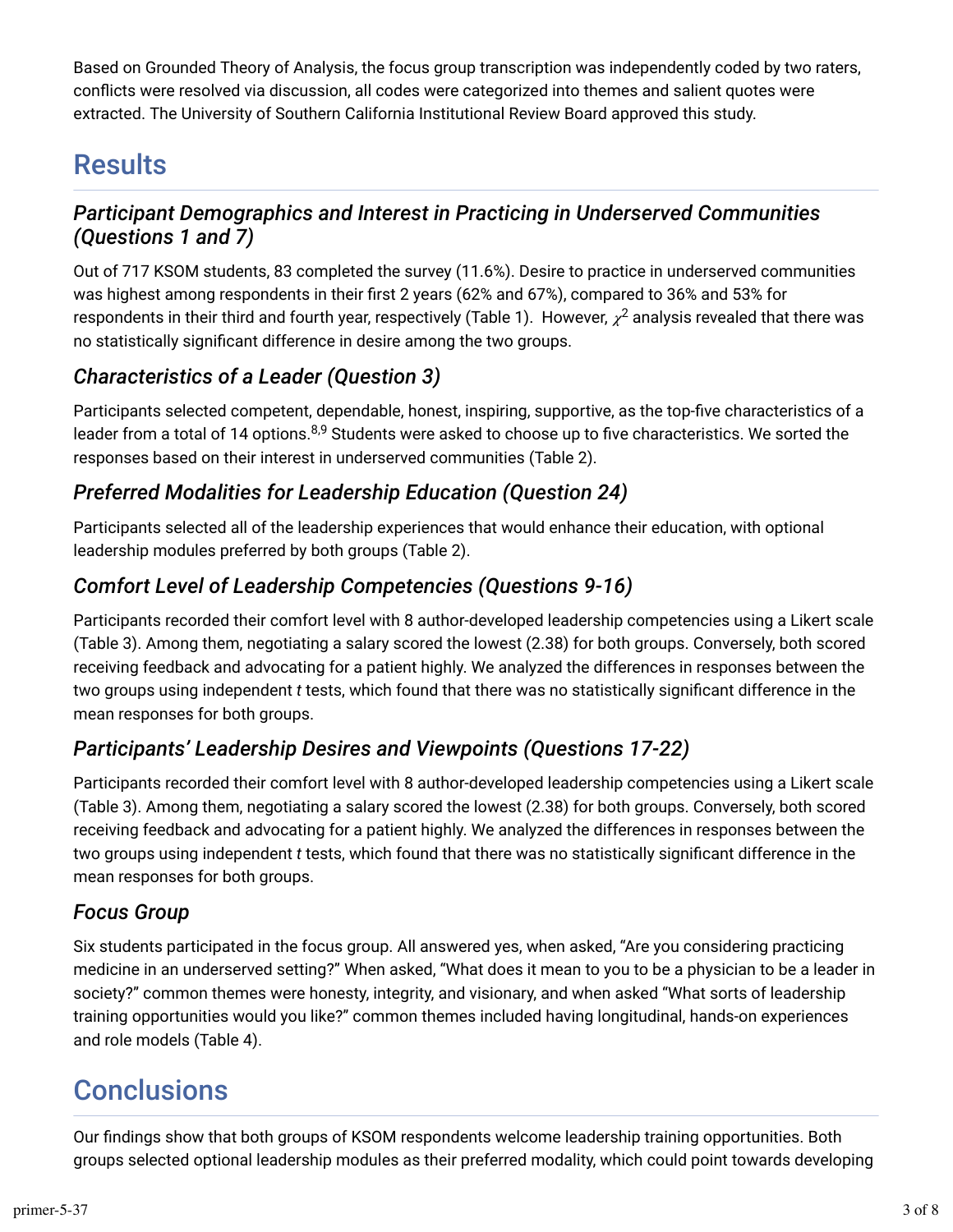self-directed teaching modules. Overall, our study did not show a significant difference in the needs of both groups.

Both groups ranked the same leadership characteristics in their top five. These characteristics can be further explored and serve as a foundation in leadership education. Further, among the surveyed leadership competencies, negotiating a salary had the lowest mean among both groups (2.38). Introducing this skill early in medical training may allow students to feel comfortable with these conversations later on, to help ensure job satisfaction and retention.

Plan to practice in underserved communities differed between respondents at the beginning of their training and respondents at the end. While the difference in responses was not statistically significant, it is still worth noting. To further assess this difference, surveying a larger sample of students may be necessary. Additionally, those who expressed interest to practice in underserved communities were more likely to agree with question 20 in the survey, which may point to needs for wellness and resilience education, while further exploring student interpretation of the question.

Methodological weaknesses include limited generalizability, since one medical student body was surveyed. However, this assessment could serve as a template for others. Also, some participants left questions unanswered leading to differing N values in the individual responses. Further, the survey wasn't validated, making it challenging to compare findings with other studies.

To address health care system challenges, UME leadership development is essential, and our findings show that KSOM students agree. Our next phase includes sharing our findings with the KSOM Curriculum Committee. We will also explore research opportunities on fostering wellness and resilience for those planning on practicing in underserved communities.

### Tables and Figures

| Desire to Practice in an Underserved Community by Year of Matriculation $\mu$ |     |           |    |                     |         |  |
|-------------------------------------------------------------------------------|-----|-----------|----|---------------------|---------|--|
| <b>Variable</b>                                                               | Yes | <b>No</b> |    | $X2$ Statistic (df) | P Value |  |
| MS1+ MS2                                                                      | 33  | 13        | 46 |                     |         |  |
| MS3+ MS4                                                                      |     | 12        | 25 | 2.77(1)             | .09     |  |

#### Table 1: Association Between Year in Training and Response to "Do you plan to practice in an underserved community, in the future?"

Abbreviation: MS, medical school [year].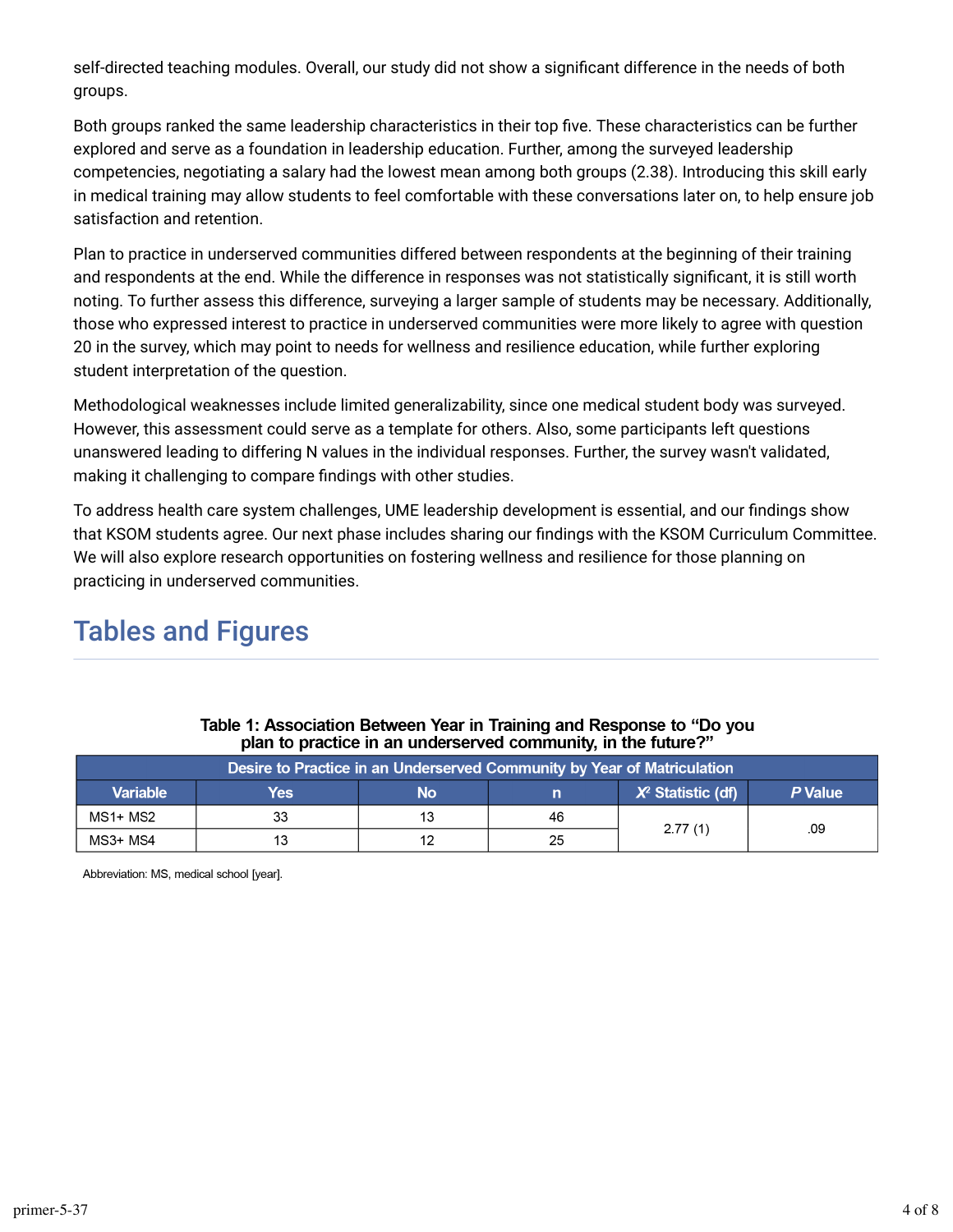# Table 2: The Top-Five Selected Characteristics of a Leader<sup>1,3</sup> and the Top-Five Responses to "Select ALL the leadership experiences that would enhance your medical education"<sup>2,3</sup>

|                                 | Interest in<br><b>Underserved</b> | <b>Not Interested in</b><br><b>Underserved</b> |  |  |
|---------------------------------|-----------------------------------|------------------------------------------------|--|--|
| <b>Characteristic of Leader</b> |                                   |                                                |  |  |
| Dependable                      | 66.7%                             | 72%                                            |  |  |
| Competent                       | 60%                               | 68%                                            |  |  |
| Honest                          | 60%                               | 68%                                            |  |  |
| Supportive                      | 60%                               | 60%                                            |  |  |
| Inspiring                       | 46%                               | 48%                                            |  |  |
| <b>Leadership Experience</b>    |                                   |                                                |  |  |
| Optional leadership modules     | 29%                               | 29%                                            |  |  |
| Leadership lunch talks          | 29%                               | 27%                                            |  |  |
| Leadership tracks               | 28%                               | 29%                                            |  |  |
| Leadership internships          | 28%                               | 28%                                            |  |  |
| PPM selective in leadership     | 27%                               | 28%                                            |  |  |

Abbreviation: PPM, project portfolio management.<br><sup>1</sup> Complete list of characteristics listed in the survey: Honest, Competent, Inspiring, Forward Thinking, Intelligent, Broad-minded, Dependable, Supportive, Fair-<br><sup>1</sup> Compl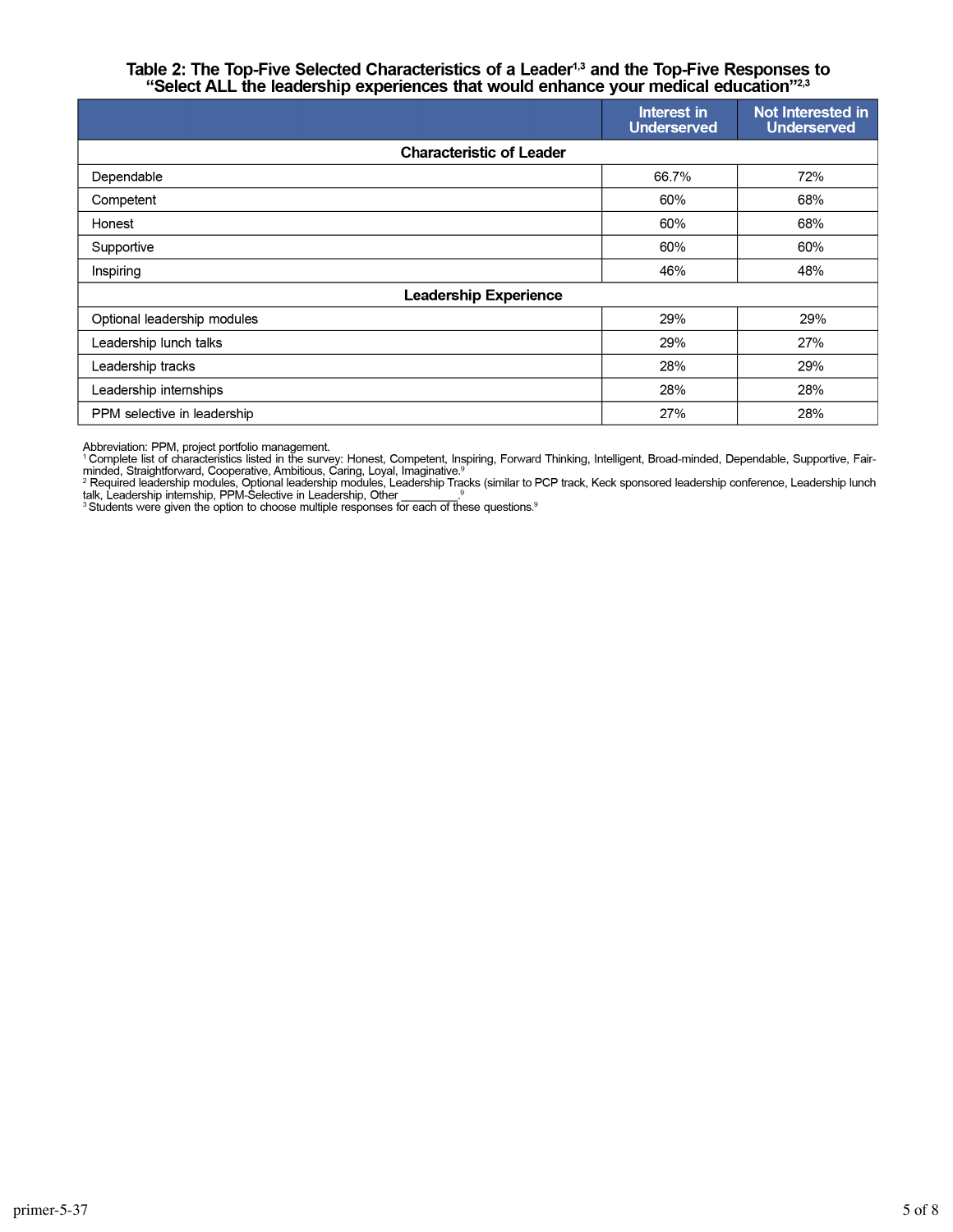#### Table 3: Likert Scale Responses to Comfort Level With Leadership Competencies1 and Likert Scale

|                                                                                           | <b>Interested in Serving</b><br>the Underserved |                   |                     |                   |
|-------------------------------------------------------------------------------------------|-------------------------------------------------|-------------------|---------------------|-------------------|
|                                                                                           | Yes $(n=48)$                                    | No (n=24)         |                     |                   |
| <b>Leadership Competency</b>                                                              | Mean [CI]                                       | Mean [CI]         | t Statistic<br>(df) | P<br><b>Value</b> |
| Receiving feedback                                                                        | 4.25 [4.06,4.44]                                | 4.38 [4.07, 4.68] | 0.64(70)            | 0.53              |
| Giving feedback                                                                           | 3.91 [3.71,4.10]                                | 3.83 [3.49,4.17]  | 0.35(69)            | 0.72              |
| Negotiating a salary                                                                      | 2.38 [2.11, 2,65]                               | 2.38 [2.07, 2.68] | 0.00(70)            | 1.00              |
| Advocating for self                                                                       | 3.4 [3.14,3.66]                                 | 3.46 [3.08, 3.84] | 0.22(70)            | 0.82              |
| Advocating for a patient                                                                  | 4.35 [4.17, 4.53]                               | 4.04 [3.85, 4.23] | 1.84(70)            | 0.07              |
| Delegating tasks in a team                                                                | 4 [3.78, 4.22]                                  | 4.08 [3.77,4.39]  | 0.73(70)            | 0.47              |
| Keeping morale in a team                                                                  | 4.04 [3.83,4.25]                                | 4 [3.76, 4.23]    | 0.19(69)            | 0.85              |
| Managing conflict in a team                                                               | 3.79 [3.58, 4.00]                               | 3.61 [3.32, 3.90] | 0.84(69)            | 0.40              |
| <b>Leadership Statement</b>                                                               |                                                 |                   |                     |                   |
| A mentor is essential to my leadership development                                        | 4.58 [4.36, 4.8]                                | 4.46 [4.09, 4.83] | 0.59(70)            | 0.56              |
| The ability to act as a mentor is an important leadership<br>trait                        | 4.64 [4.45, 4.75]                               | 4.83 [4.68, 4.98] | 1.86(70)            | 0.06              |
| Maintenance of well-being is essential to serve as an<br>effective leader                 | 4.64 [4.44,4.76]                                | 4.71 [4.1, 5.32]  | 0.44(70)            | 0.66              |
| My well-being may need to be sacrificed in order to serve<br>as a leader                  | 3.5 [3.17, 3.83]                                | 2.71 [2.15, 3.27] | 2.07(71)            | 0.04              |
| Organized medicine groups (eg, AAMC, AMA, AAFP, ACP)<br>are effective means of leadership | 3.58 [3.36, 3.8]                                | 3.46 [3.15, 3.77] | 0.67(70)            | 0.51              |
| Keck School of Medicine is effectively preparing me to be a<br>future physician leader    | 3.60 [3.37, 3.83]                               | 3.71 [3.44, 3.98] | 0.57(70)            | 0.57              |

Abbreviations: AAMC, Accreditation Council for Graduate Medical Education; AMA, American Medical Association; AAFP, American Academy of Family Physicians;<br>ACP, American College of Physicians.<br>'Likert scale key (5=strongly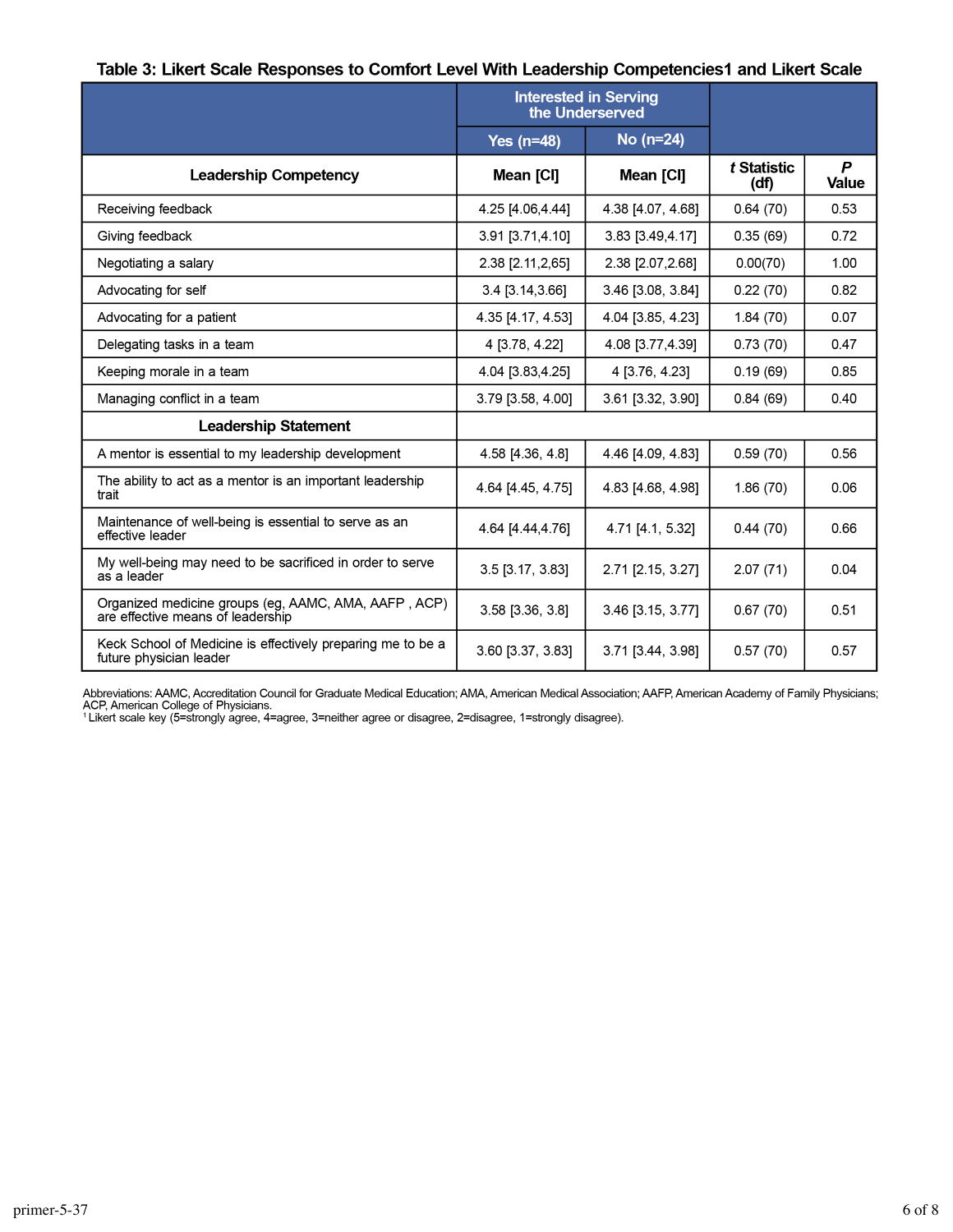| <b>Question</b>                                                    | <b>Theme</b> | Quote                                                                                                                                                                                                                                                                                                                                                             |  |
|--------------------------------------------------------------------|--------------|-------------------------------------------------------------------------------------------------------------------------------------------------------------------------------------------------------------------------------------------------------------------------------------------------------------------------------------------------------------------|--|
| What does it mean to you to                                        | Honesty      | "Being an honest reliable person so that you model what an effective leader<br>is."<br>"Humility, honesty."                                                                                                                                                                                                                                                       |  |
| be a physician to be a leader in<br>society?                       | Integrity    | "Those who can admit to their mistakes."<br>"Everything comes down to being able to put complete faith in their leader."                                                                                                                                                                                                                                          |  |
|                                                                    | Visionary    | "To drive healthcare and how we deliver care."<br>"Being proactive and doing something about what you care about."                                                                                                                                                                                                                                                |  |
|                                                                    | Longitudinal | "A more longitudinal elective and selective."<br>"Some schools have a track of some kind. If everybody chose a track that<br>would be cool."                                                                                                                                                                                                                      |  |
| What sorts of leadership training<br>opportunities would you like? | Hands-on     | "We learn best by doing, it might be helpful to do something where we have to<br>engage as a leader with our peers where we have to go through the motions<br>of managing a team a debrief about it afterwards."<br>"It would be good to have leadership training that could be applied into our<br>rotation. Knowing how to be a leader in your changing roles." |  |
|                                                                    | Role models  | "Hearing more from physician leaders. And learning more about how their role<br>involves leadership."<br>"Ways to see how physicians are leaders."                                                                                                                                                                                                                |  |

#### Acknowledgments

The authors acknowledge their mentors, Dr Paul DeChant, Dr Ron Ben Ari, Association Dean for Curriculum at the Keck School of Medicine of USC (KSOM), and Dr Annie Nguyen, Assistant Professor of Family Medicine at the Keck School of Medicine of USC. They acknowledge the KSOM Office of Curriculum, Office of Career Advising, and Office of Student Research, as well as the American Academy of Family Physicians, Emerging Leader Institute, the KSOM Research Fellowship Program, and the KSOM medical students for all of their support.

**Financial support:** The American Academy of Family Physicians Foundation provided financial support for this project through the Emerging Leader Institute.

**Presentations**: This study was presented in the following venues:

- 2018 Keck School of Medicine of USC Medical Student Research Forum, April 2018, Los Angeles, CA.
- American Academy of Family Physicians, 2018 National Conference, Emerging Leader Institute Award Winner Poster Session, July 2018, Kansas City, MO.
- 2020 Society for Teachers of Family Medicine Conference on Medical Student Education, February 2020, Portland, OR.

#### Corresponding Author

Andrea Bañuelos Mota, MD, MPH 1975 Zonal Avenue, Los Angeles, CA 90033, 818-569-9693, [banuelos.andrea@gmail.com](mailto:banuelos.andrea@gmail.com)

#### **Author Affiliations**

Andrea Bañuelos Mota, MD, MPH - Keck School of Medicine of the University of Southern California, Los Angeles, CA. University of California, Los Angeles, Los Angeles, CA

Anna Teresa Madrigal, MD, MA - Keck School of Medicine of the University of Southern California, Los Angeles, CA. San Mateo Behavioral Health and Recovery Services, San Mateo, CA

Stephanie K. Zia, MD, MACM, FAAP, FACP, FHM - Keck School of Medicine of the University of Southern